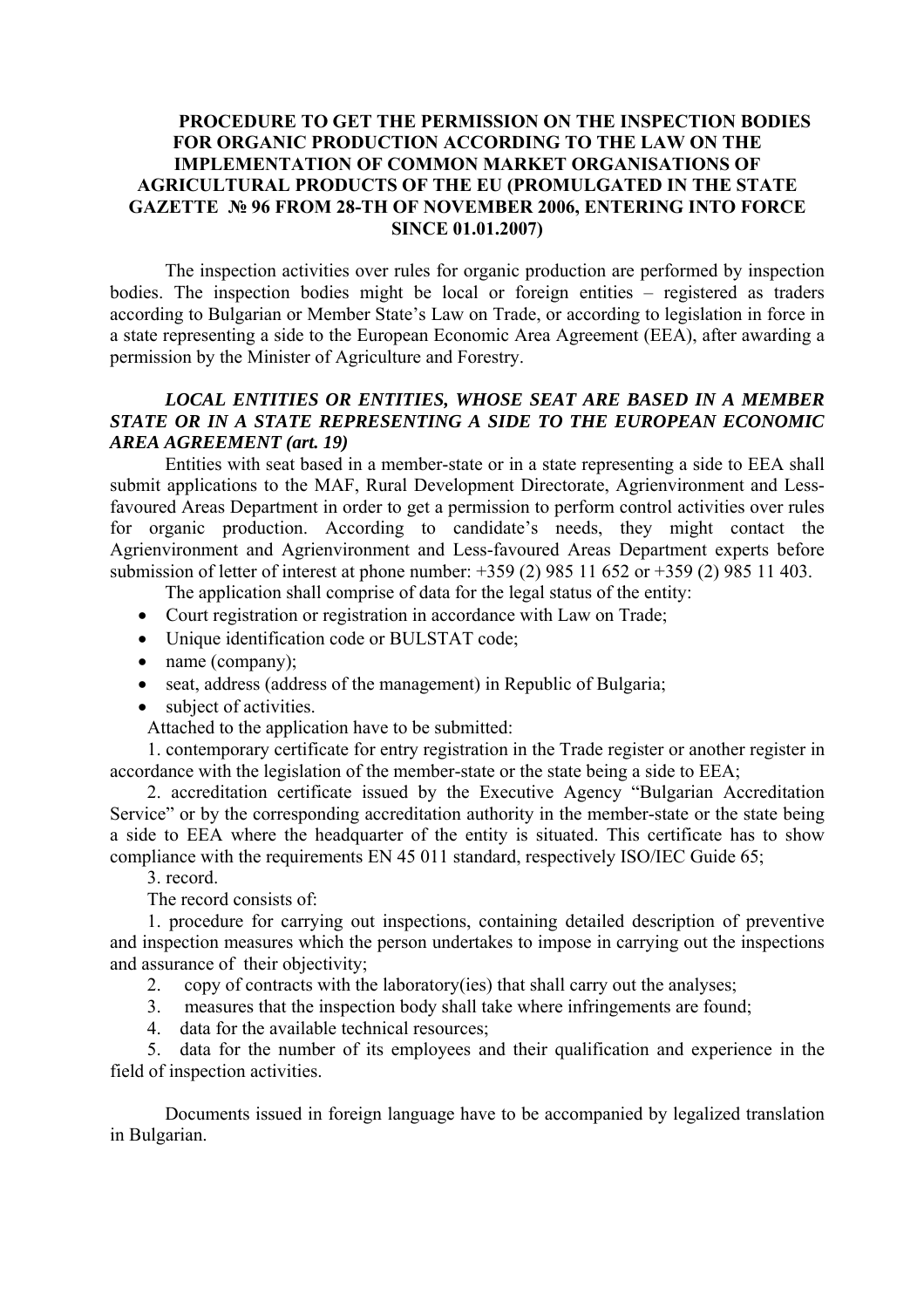## *THIRD COUNTRIES ENTITIES WITH SEAT OUTSIDE THE EU AND EEA (ART. 20)*

Entities from third countries submit their application to the MAF, Rural Development Directorate, Agrienvironment and Less-favoured Areas Department, Rural Development Directorate in order to be to get a permission to perform control activities over rules for organic production. The application has to be submitted through a branch registered in accordance with art. 17 (a) of Law on Trade.

According to candidate's needs, they might contact the Agrienvironment and Lessfavoured Areas experts before submission of letter of interest at phone number: +359 (2) 985 11 652 or +359 (2) 985 11 403.

The application shall comprise of data for the legal status of the foreign entity:

- legal structure;
- name (company);
- seat, address (address of the management) in Republic of Bulgaria;
- subject of activities;
- administrative, court/or other registration if applicable under implemented foreign legislation;
- data for branch registration or representative address in the country. Attached to the application have to be submitted:

1. copy of the administrative/court/other registration of the foreign entity when the legislation in the respective country makes such provision;

2. copy of the Court Decision for local branch registration of the foreign entity as a trader;

3. copy of the certificate for accreditation which is attested in accordance with the requirements of the standard EN 45 011, respectively ISO/IEC Guide 65 and issued by an accreditation authority in the country which have signed the Multilateral Recognition Arrangement of the International Accreditation Forum.

4. Record.

The record consists of:

1. procedure for carrying out inspections, containing detailed description of preventive and inspection measures which the person undertakes to impose in carrying out the inspections and assurance of their objectivity;

- 2. copy of contracts with the laboratory(ies) that shall carry out the analyses;
- 3. measures that the inspection body shall take where infringements are found;
- 4. data for the available technical resources;

5. data for the number of its employees and their qualification and experience in the field of inspection activities.

Documents issued in foreign language have to be accompanied by legalized translation in Bulgarian.

## *PROCEDURE FOR APPROVAL*

The applicant for control body submits the documents in 3 copies. The Secretariat at the Commission on organic farming checks if all the needed documents are provided. In case when a document is missing among the submitted documentation, the applicant shall be informed in written. In such a case, the deadline for license awarding (2 months) stops counting until elimination of lapses.